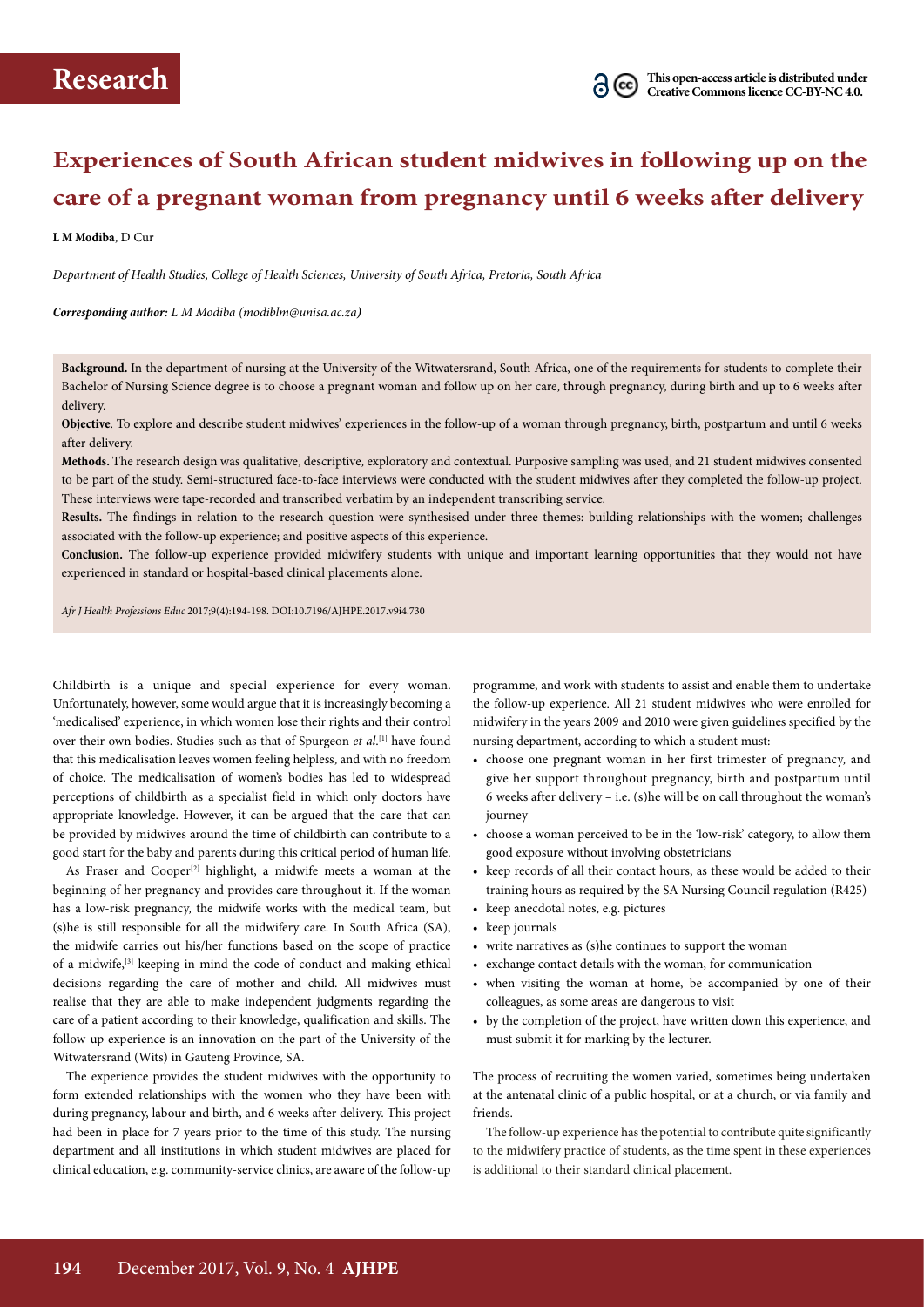# **Problem statement**

I have observed that student midwives in SA believe that their prior learning in nursing education causes them to focus on task performance rather than on interaction and on offering support during midwifery training. As a new learning activity, there is no current research that indicates whether any learning actually arises from this experience, and if there is any learning, what is learnt and how this learning occurs. Little has been written about the experiences of offering continuous support during pregnancy in the SA setting. The current evaluations of the follow-up experience in the literature (Brook and Barnes<sup>[5]</sup> and Davis and McIntosh<sup>[6]</sup>) do not explore whether learning occurs as a result of this experience. From this problem, the following questions arose:

- What are the personal experiences of student midwives on the follow-up of a pregnant woman from pregnancy until 6 weeks after delivery?
- What are the learning experiences of student midwives when caring for a pregnant woman from pregnancy until 6 weeks after delivery?
- What are the challenges associated with this follow-up experience?

## **Purpose**

The purpose of this research was to determine the student midwives' personal learning experiences in the follow-up of a pregnant woman until 6 weeks after delivery. To achieve the purpose, the following objectives were set:

- to explore and describe student midwives' personal experiences in the follow-up of a pregnant woman until 6 weeks after delivery
- to identify and describe learning experiences associated with the followup experience
- to identify and describe the challenges associated with the follow-up experience.

# **Methodology**

A qualitative, exploratory, descriptive and contextual phenomenological study was undertaken to examine student midwives' learning experiences of a follow-up of pregnant women to 6 weeks after delivery. Burns and Grove<sup>[7]</sup> have defined qualitative study design as taking a systematic, subjective approach in describing life experiences (in this study, the experiences of the student midwives) and giving them meaning. Descriptive and explorative methods are used interchangeably to gain information and to provide a picture of a situation as it naturally occurs, while contextual aspects are vital in considering the setting of the study, e.g. hospital or home.[8]

This study was conducted within Witsand in a public hospital, the Charlotte Maxeke Johannesburg Academic Hospital, in Gauteng Province, SA, over a period of 2 years (2009 - 2010). Annually, the labour ward takes in about 5 000 women, who may either have uncomplicated deliveries or experience complications. In this ward, 10 student midwives from other nursing/midwifery colleges and from the university receive their clinical training. Ten qualified midwives, five doctors and six staff nurses work in this labour ward. A total of 21 student midwives were enrolled in the midwifery programme for 2 years. In the first year, they dealt with 'normal' midwifery, and in the second year, 'abnormal'. Through purposive sampling, all students who were registered for midwifery volunteered to participate in this study, and signed informed consent forms in which its purpose and objectives were clearly explained. They were informed about their right to withdraw their participation at any time. Confidentiality and anonymity were maintained by not using their real names, and they were guaranteed

that their names would not be given to any other person. Ethical clearance (ref. no. M10342) was received from the Wits Human Research Ethics Committee. The students were aged between 21 and 26 years old, and only four had had personal experience of childbearing. At the antenatal clinic of the public hospital, the pregnant women were informed by the qualified midwives about the need for student midwives to gain follow-up experience of pregnant women; therefore, when the student midwives came to recruit them, they were already aware of the programme. The student midwives chose women they were comfortable with, according to either language or culture. On orientation in class, students were also informed that they could choose to follow up a family member, friend or fellow congregant, as long as they received the individual's permission.

# **Data collection**

Semi-structured face-to-face interviews were conducted with the student midwives after completing this project. In order to manage the issue of potential intimidation, as I was their lecturer, I asked a midwifery colleague who also has experience with qualitative interviews to conduct the interviews. I then provided the interviewer with an overview of the research and the interview questions, and introduced her to the students after informing them that they would be interviewed.

These interviews were tape-recorded and transcribed verbatim by an independent transcribing service. Student midwives were asked to keep journals and to write narratives throughout the experience, which also formed part of the data collected. The purpose was to assist the student midwives to reflect on and evaluate their experiences in offering continuous support. The students were asked to describe their experiences of the followup of the pregnant women.

# **Data analysis**

A qualitative content analysis was used to allow me to interpret the underlying meanings of the texts, as suggested in the literature by Graneheim and Lundman.[9] As I was also these students' lecturer, and involved in marking their portfolios, the experiences and narratives documented were read, and meaningful units were identified. These units consisted of text from a few words up to several sentences, the meanings of which were interpreted. During the interpretation, subthemes were identified, and a main theme emerged at the end of this process.

The findings in relation to the research questions can be synthesised under three themes: personal experiences associated with follow-up; learning experiences associated with follow-up; and challenges associated with the follow-up experience. The results of the analysis are presented below under these headings.

## **Personal experiences associated with follow-up**

Under this theme, three subthemes emerged: 'getting to know what makes the woman tick'; 'the woman's care is in your hands'; and feeling under a lot of pressure.

### **'Getting to know what makes the woman tick'**

Students perceived the follow-up experience to be focused on the woman, rather than anything else. Getting to know the woman was more than a simple social activity. It involved a deeper relationship that led to the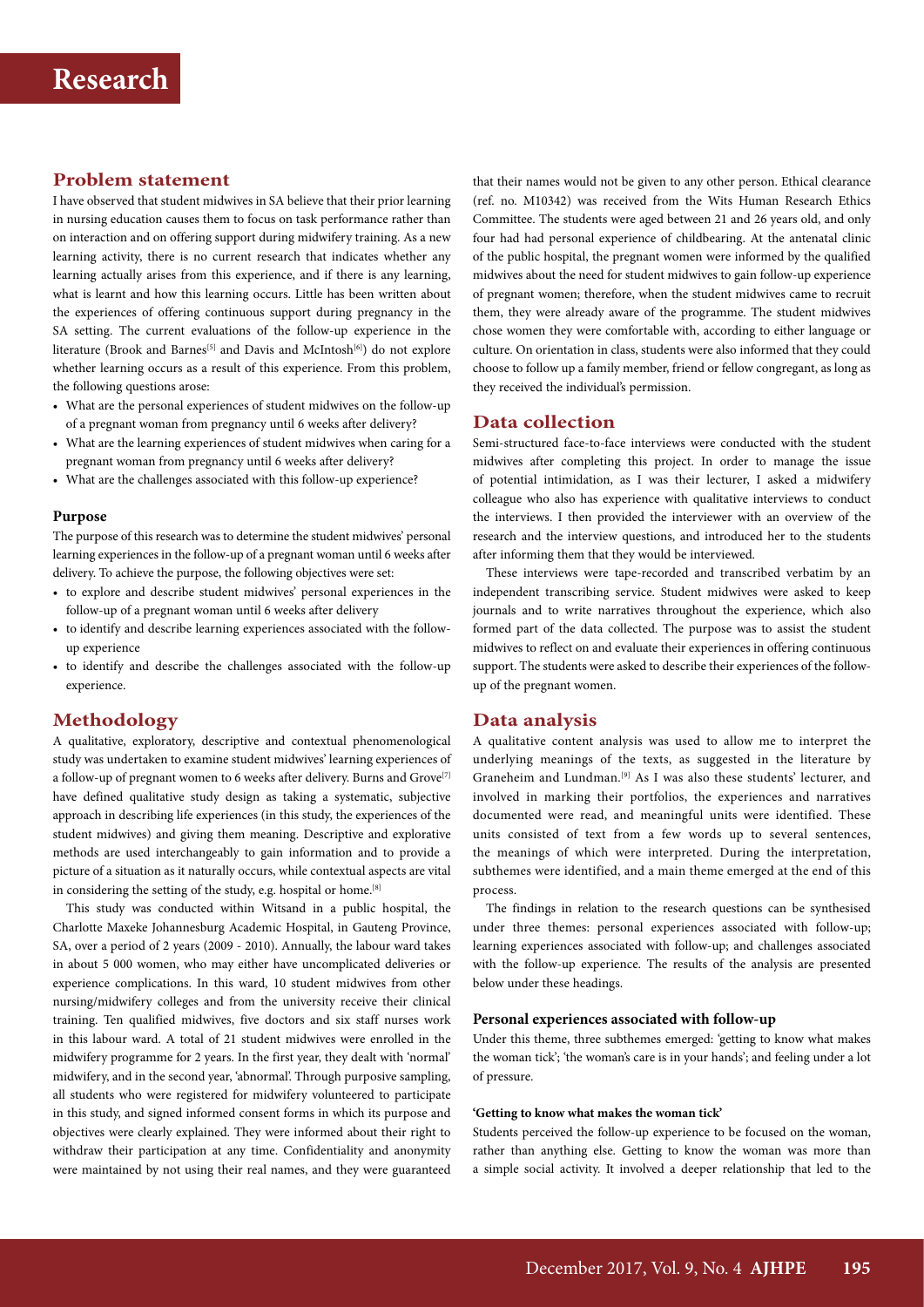# **Research**

midwifery student learning about the woman's wider environment and personal circumstances. One participant explained: 'You really get to know, especially with home visits, what her home environment is like and how that's impacting on the person that she is and the choices that she is going to make.' This theme shows the student becoming deeply involved in the follow-up experience and learning from it. This relationship is built on important facets such as the relationship with her family or partner, demonstrating that this is more than a simple social interaction.

## **'The woman's care is in your hands'**

The theme involves the student learning from engaging with the woman and feeling that this puts the woman's care in their hands. This was described by one student as follows: 'You actually get to speak to a real person rather than just reading books or just practising on dolls. It is a lot different in the real world than sitting and reading a textbook. You learn that not every labour is like a textbook labour.'

#### **Feeling under a lot of pressure**

Students felt under a lot of pressure because of the overload of work from other subjects, e.g. community-health nursing sciences, while they could also be interrupted by their follow-up woman at any time. This was articulated as follows: 'I will be sleeping and when a phone rang would say dear God, I hope this is not my follow-up woman. I had a young child and still married, and if called at that time it is really a difficult time. It was gruelling!'

In summarising this theme, most of the participants felt that this experience exposed them to getting to know the woman better, so that the care they were providing was centred on trust. The experience clearly identified interaction where a significant relationship was built. Some participants articulated the difficulties they were exposed to when they were having family problems.

# **Learning associated with experiences**

Under this theme, three subthemes also emerged: 'being there in the moment'; relationship-building with the woman; and the uniqueness of each woman's journey.

#### **'Being there in the moment'**

This illustrates how learning took place, and it was described by one participant as: 'What I have learned through this experience is more than what I have learned in class.' Another participant said 'It has been a deep learning experience because one gets to see the transformation that pregnancy, birth and motherhood brings and what impacts on this. Not just fragments of this from the textbooks, it has taught me about taking personal responsibility as a midwife.'

#### **Relationship-building with the woman**

Student midwives in this study stressed that the relationships they formed with these women during this time were important for a number of reasons – they knew about the woman, her wishes, her past experiences and her personal circumstances, and they came to understand what impact these had on her experience of pregnancy, labour and early parenting. These relationships meant that the students were able to provide care that was personal and tailored for that particular woman. They described how they

came to realise that being able to get to know the woman was a valuable opportunity: one student midwife said 'It has given me a "bigger picture" approach – holistic care as well as teaching me that my beliefs really have little relevance and it comes about to the woman's own choices that matters.' The experience provided student midwives with an opportunity to form extended relationships with the women.

#### **Being present**

Students reported that the women did not want to be left alone during labour. The presence of the student helped the women to relax and feel more secure. The student's presence was expressed by touch or talking, as one participant described: 'The woman wanted me to hold my hand on her belly at every contraction. At first I found it odd. I wondered how it could help her, but then I saw that it really did. To her it was probably important to feel that I was actually there. It seemed it made her to relax.' Another said: 'I learned that one sometimes does not have to do so much for the woman, it can be enough just to be there for her and to listen.' According to Hunter,<sup>[10]</sup> 'presence' involves a willing interaction between the midwife and the woman, which requires trust on the part of the woman, and the giving of self (engagement, attentiveness, time and awareness of the encounter) by the midwife. This has also been recognised by Kennedy *et al.*,<sup>[11]</sup> who consider the art of midwifery as being present without interfering; as long as the process is working as it should, midwifery is the art of 'doing "nothing" well'.

#### **Feeling of trust**

Student midwives also felt that the women trusted them because they knew them, and that this trust was significant for the women. They recognised the value of having an existing relationship prior to labour and birth, as identified by participants: 'There's a better trust there, and it feels a bit more like almost a friendship or a partnership with the woman.' 'It is so much easier and rewarding to care for women in a continuity of care. The birth experience in particular becomes so less scary for women when they feel well supported by a known and trusted person.'

### **The uniqueness of each woman's journey**

Some participants described how they learnt about how women experience their journey. One participant said: 'I have learned that pregnancy and birth is a different experience for all women and one should not make any assumptions about how women experience it.' Another one explained: 'They have all been different so far and each and every one had something special. The issues that came up woke my curiosity and got me reading more.'

In summarising this theme, student midwives recognised that the development of a relationship and a commitment to the woman allowed them to provide her with the type of care that they knew was appropriate for her, particularly during her labour and birth. Midwifery literature (Kirkham<sup>[4]</sup> and Hunter<sup>[12]</sup>) has previously shown that midwives experience work differently when they are able to build relationships with women. According to Fraser *et al.*,<sup>[13]</sup> it is through the development of relationships between caregivers and childbearing women and their families that we make the change from 'faceless institution' to 'humanistic supportive care'.

## **Challenges associated with the follow-up experience**

While student midwives spoke of their experiences of being able to develop relationships with women, they also articulated aspects of the follow-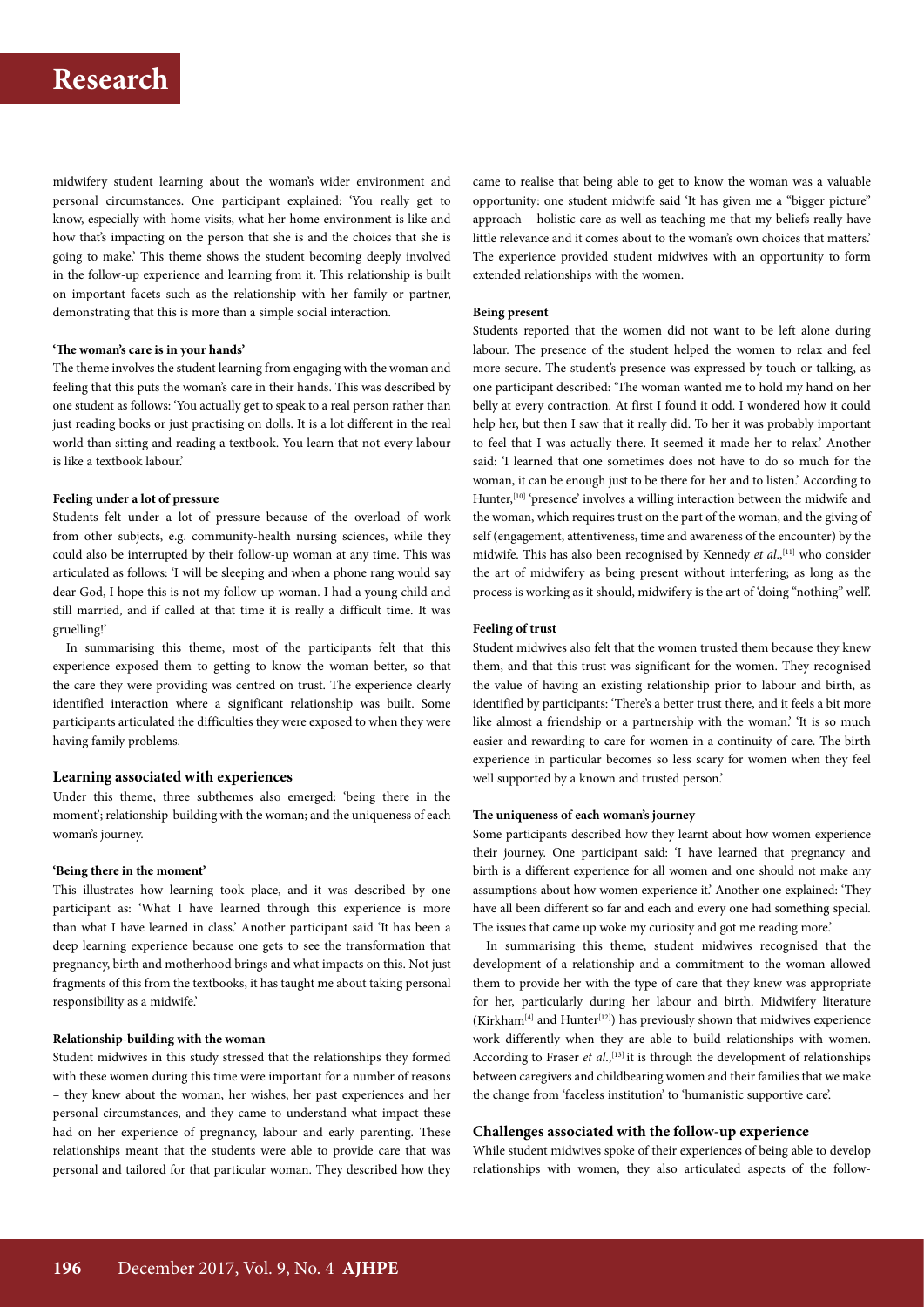# **Research**

up experience that were difficult: recruiting; poor support; conflicting priorities; finances; and intimidation.

#### **Recruiting**

The student midwives described the recruitment of a woman for follow-up as a difficult and challenging experience, and it was explained as awkward and sometimes time-consuming, as indicated in the following statements: 'I was frustrated because she couldn't understand me well. I spoke too quickly for her but I corrected myself and the communication between us grew. My first feeling was that she would be just another attempt, soon she would not come for the visits any longer and I would be sitting in looking for a new woman.' 'At the start of the project I wanted to quit because of fear of rejection, but because time was running out I had to do it. It is also a very confronting experience to have to ask a woman if you can be a part of this very intimate time of her life.' In summarising this theme, it was clear that there were difficulties associated with recruiting women, e.g. it was awkward, and it sometimes took a long time as the participants were also supposed to study and manage work and family life.

## **Poor support**

Student midwives received some support from the university, midwives, doctors and their colleagues, but it was not always sufficient, and this was reaffirmed by a student midwife who described how midwives did not ring her for the labour and birth: 'My follow-up woman asked the midwife to call me as soon as she was admitted but the midwife did not do it. So, I missed out on being at the birth.' Another student explained: 'After my follow-up woman lost her child, I walked to an empty room and I sat alone and cried. I was interrupted when a nursing sister walked in the room and began shouting at me, saying that is her room, at least she stopped when she saw my puffy eyes, and she asked me and I told her that I was crying because my baby died to which she replied 'Oh!' And she continued to read her newspaper. I asked myself where her compassion was!' This showed poor professional support from qualified midwives. One participant explained that sometimes one develops an emotional attachment and this becomes difficult: 'You can never predict how a birth will end up, I also found the woman to be more trusting and confident in labour. I actually preferred not to know them well as it interfered with my clinical judgement. I was too emotionally involved.'

#### **Conflicting priorities**

One concern was about the difficulties associated with trying to balance university requirements with the follow-up experience. This was revealed in the following comment: 'I had to miss the appointment with my follow-up woman as I was on the train for community clinical placement in another province.' This illustrates that although this project was supported by the university, there were clashes as students were also registered for other courses than midwifery, e.g. psychiatry and community-health nursing.

## **Finances**

Although the university recognises the follow-up project, difficulties were encountered when student midwives needed to spend money on things such as purchasing cellphone credit in order to call their follow-up woman, and paying for transport when visiting the woman at home. This was illustrated by the following statement: 'I had to purchase phone credit in order to communicate with the woman. And when I went to visit her at home I bought fruits for her other kids and at the same time had to pay transport money.'

In summary, the student midwives explained that although students are required to commit time, other resources are also needed, such as travel expenses to visit the women at home.

#### **Intimidation**

Students had to follow up some of the women at home in order to get to know them as members of their families, and to understand the environment in which they were living. The general experience was found to be intimidating, especially if the woman was not at home. This was described by one participant: 'When I arrived there I found the partner who welcomed me and as I was asking as to where Ms X was, he mentioned that she is gone to the homestead, but surprisingly he start to flirt with me and I had to go out of that place running.'

The student midwives, in summary, mentioned that it was not always safe to travel alone, as sometimes they would be faced with awkward situations at the homes of the women, or risked being robbed.

# **Discussion**

The research showed that the implementation of a follow-up woman programme has many benefits to both student midwives and women during their pregnancy, delivery and postnatal period. If care is appropriately organised, and midwives gain interpersonal and clinical skills and knowledge, it is more likely to be successful. The way care is organised, including the pattern and culture of practice, is probably one of the most important factors in creating effective, sensitive and individual care.<sup>[13]</sup>

It is important that midwives ensure continuity of care to mothers and babies throughout pregnancy, the birth experience and the puerperium. 'Continuity of care' refers to the follow-up of a woman to ensure that her needs – both physical and psychological – are met in each consultation, and that the same midwife continues to care for her throughout the period from early pregnancy to after birth. In this way, in any given encounter with the maternity services, a woman can feel confident that her caregiver will know what has gone before, so that she will not have to repeat her story yet again. Equally, decisions about her care will have been made as a result of policies that are shared by all her caregivers and to which all are willing to adhere, so that she will not be given conflicting advice. This is further articulated by Homer *et al.*,<sup>[14]</sup> who argue that continuity of the carer refers to care by a midwife whom the woman has met previously and feels that she knows.

A lot is gained through continuity of care, such as the trust and co-operation of the patient in solving issues at any time in pregnancy and labour. This is supported by Pairman,<sup>[14]</sup> who refers to the woman-student relationship, and the learning that the student gains from this experience, as powerful. It also increases the quality of care of the woman in the sense that the midwife has the opportunity to understand her background and culture, to get to know her more deeply and to allow the establishment of a relationship between them. When in labour, the woman will have support from someone whom she already knows and has a trusting relationship with. This is confirmed by Fraser *et al*.:<sup>[13]</sup> women identified good communication skills to be of primary importance, although some women also wanted more than this and expected midwives to have a special relationship with them. The pregnant woman may also come to